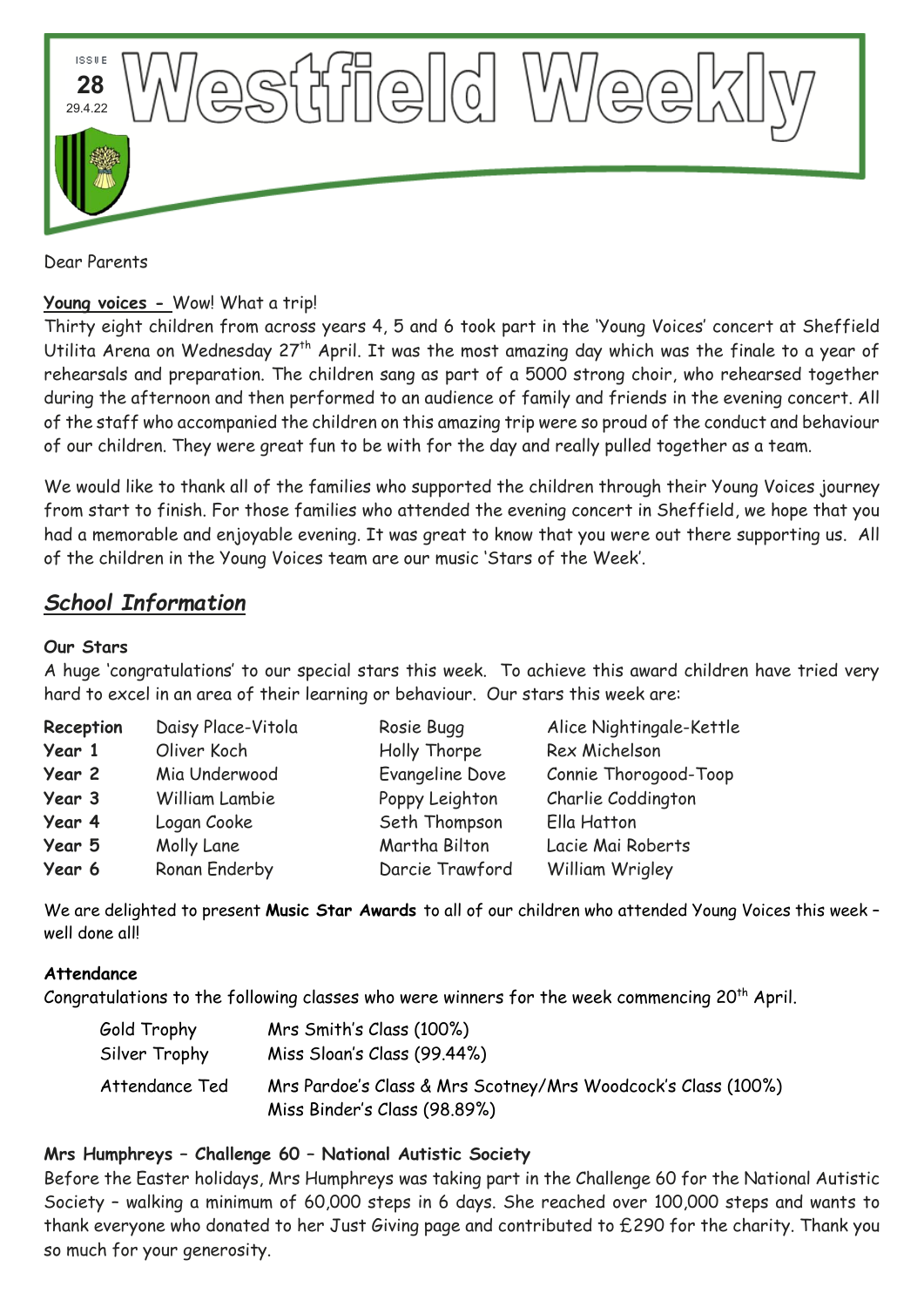## **Open Mornings**

It was lovely to see so many parents at our open events this week – we hope you found these informative and beneficial in supporting your children with their learning at home. If you would like to provide any feedback on these events, please e-mail the year group e-mail address.

## **A Date with Dan 18 May 6:30pm-7:30pm FREE Online Safety Parent Question and Answer event**

Online safety can be a bit of a minefield - many of us have lots of questions on how we can not only keep children and young people safe but also let them enjoy the benefits the online world brings. After our last Q and A event, many parents and carers asked for another opportunity to ask us some questions.

Join our resident Online Safety Officer, Dan Hawbrook, on the 18th May 2022 for a special Question and Answer session for parents and carers which will cover whatever YOU want to know – whether it's game ratings, parental controls, bullying or strangers – we will let you ask us those burning questions. Sign up will be required to access this session [A Date with Dan Tickets, Wed 18 May 2022 at 18:30 | Eventbrite.](https://gbr01.safelinks.protection.outlook.com/?url=https%3A%2F%2Fwww.eventbrite.co.uk%2Fe%2Fa-date-with-dan-tickets-287806616337&data=05%7C01%7CLindsay.Tuach-Munford%40lincolnshire.gov.uk%7Cd6b49ff8e71942e5e67908da276d9688%7Cb4e05b92f8ce46b59b2499ba5c11e5e9%7C0%7C0%7C637865648864484642%7CUnknown%7CTWFpbGZsb3d8eyJWIjoiMC4wLjAwMDAiLCJQIjoiV2luMzIiLCJBTiI6Ik1haWwiLCJXVCI6Mn0%3D%7C3000%7C%7C%7C&sdata=CgNieMwfwuQkBuA%2B3Tmbx2MXjm6J458%2FF%2B6P%2Fuvsezk%3D&reserved=0)

# **5 Stars for our Kitchen**

Following an unannounced visit earlier this week, our school kitchen retained their 5 Stars from Environmental Health. Our kitchen staff do an amazing job, providing good quality, healthy food for our children – I am sure you will want to join me in congratulating them - well done to all the team!

# **Oracy Challenge**

This week some of our talented Year 4, 5 and 6 children went to Sheffield to take part in a huge musical event called 'Young Voices'. During the show, there were professional hosts who were responsible for introducing the different performers. They used their Oracy skills to do this. They had to talk at a speed which allowed the listeners sufficient time to process what was said, while also avoiding excessive pausing or hesitation. They used their voices to vary their tone and emphasise certain points, volume and pitch to enhance the meaning of their speech. **We would like you to be professional presenters!** Think about shows that you might have seen on television and how those presenters speak. Your task is to introduce an act/performer of your choice – either real or fictional. You might want to announce that Mum has prepared dinner and that it is now ready to be served! Can you do this in front of an audience? How will you use your voice and body language?

### **Curriculum Overviews**

Curriculum overviews for terms 5 and 6 are being sent by Parentmail today – these are also available on the school website. The overviews will provide information about the topics and knowledge your children will be learning about up until July. We hope you find this useful and can use it to talk to your children about their learning.

**Friends of Westfield – Follow us on Facebook - <https://www.facebook.com/FriendsWestfieldBourne> EXCITING NEWS…. SCHOOL DISCOs ARE BACK!** Get Friday 13 May booked in your diaries and let the children start planning their party outfits….

There are two discos - **Years 1, 2 & 3** is from 4.30pm-5.30pm, Years 4, 5 & 6 is from 6pm-7pm. Entry is £3 per child which includes a drink and a bag of crisps. Glow sticks will be available for 20p each and extra drinks 50p / crisps 30p. Tickets will be available to order on parent mail from next week to reduce cash handling and queues at the event. If you can't order ahead you can pay on arrival. Look out for the email next week for full details and to order your tickets! Helpers are needed for these events, we'd be grateful for anyone who can assist with refreshments, manning exits, selling glow sticks etc. If you can spare us some time, please get in touch by email - [friendsofwestfieldbourne@gmail.com](mailto:friendsofwestfieldbourne@gmail.com) or contact us via Facebook Messenger, letting us know which disco you can help with.

**Please note** - all children must be collected by an adult at the end of the event and **no mobile phones are allowed.**